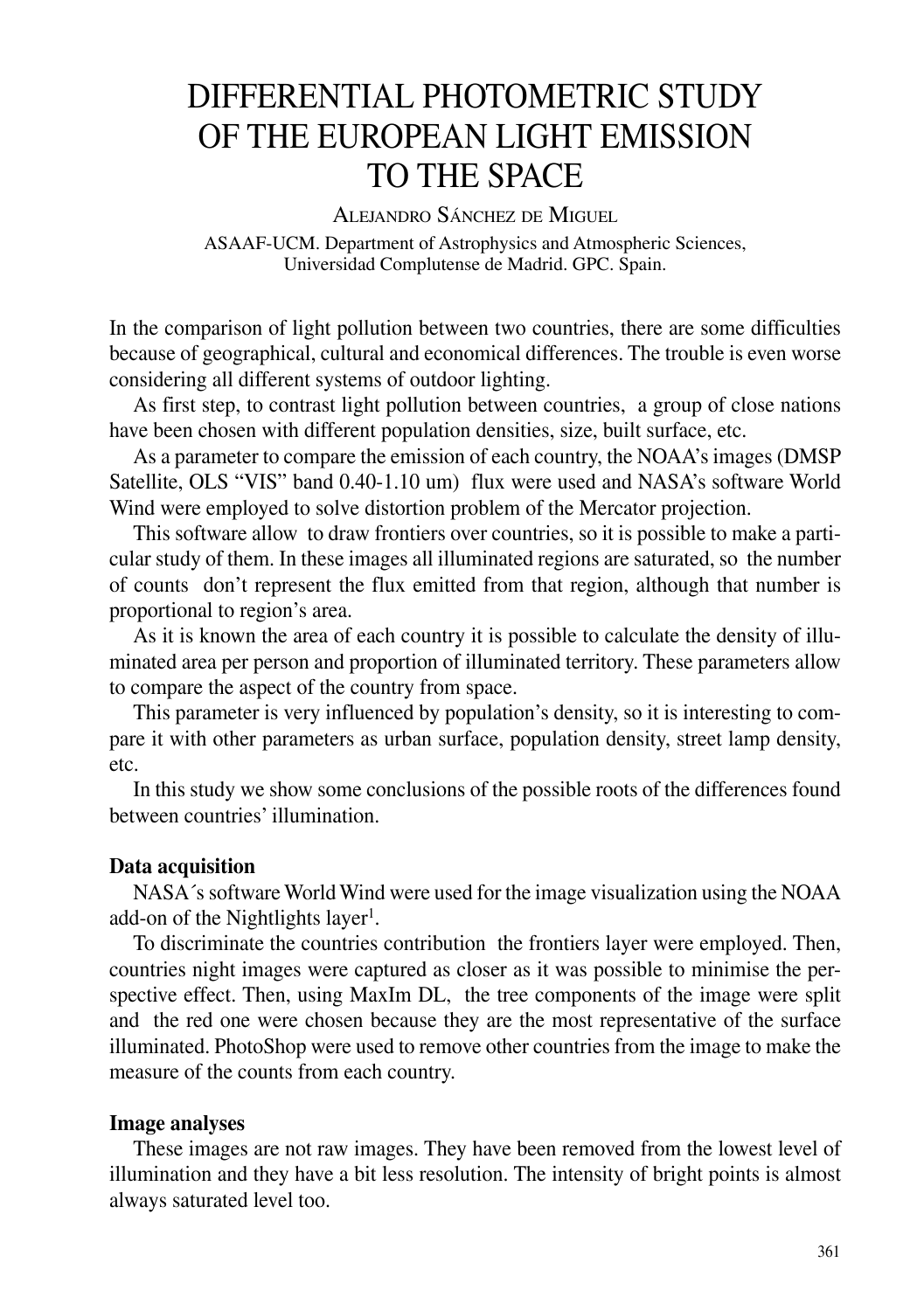



As result, the flux measured is not proportional to the real flux, but it is proportional to the affected area. In sea area there are not significant signal.

#### **Geographic data**

To compare the light polluted area between countries some geographic data are needed to calculate the intensive values.

For general data, the CIA The World FactBook, the EEA (European Environment Agency) and in some cases the government data were used.

#### **Data analyses**

There are some studies about the relationship between the population density and the light pollution<sup>2</sup>, although they are only a first approximation and if the deviations of this relationship are estimated, it is possible to extract political and quality effects of the illumination models. Twelve European countries have been chosen because they are the most uniform group of countries, as a consequence of the convergence European program.

 As it is possible to infer of the correlation between the density of population in built area, versus saturated area per built area, there is a significant correlation between these magnitudes. There are some points more difficult to be explained because of geographic effect. These countries are Luxemburg, Netherlands, and Spain.

Luxemburg is a very small country and because of this it has a very high error. On the other cases more data are needed to get conclusions, but a group statistical analyses show that Spain is a outlier.

To find the roots of this out rule value, a compilation of the Ministerio de Industria y Turismo de España<sup>3</sup> data, some energetic waste values from different countries and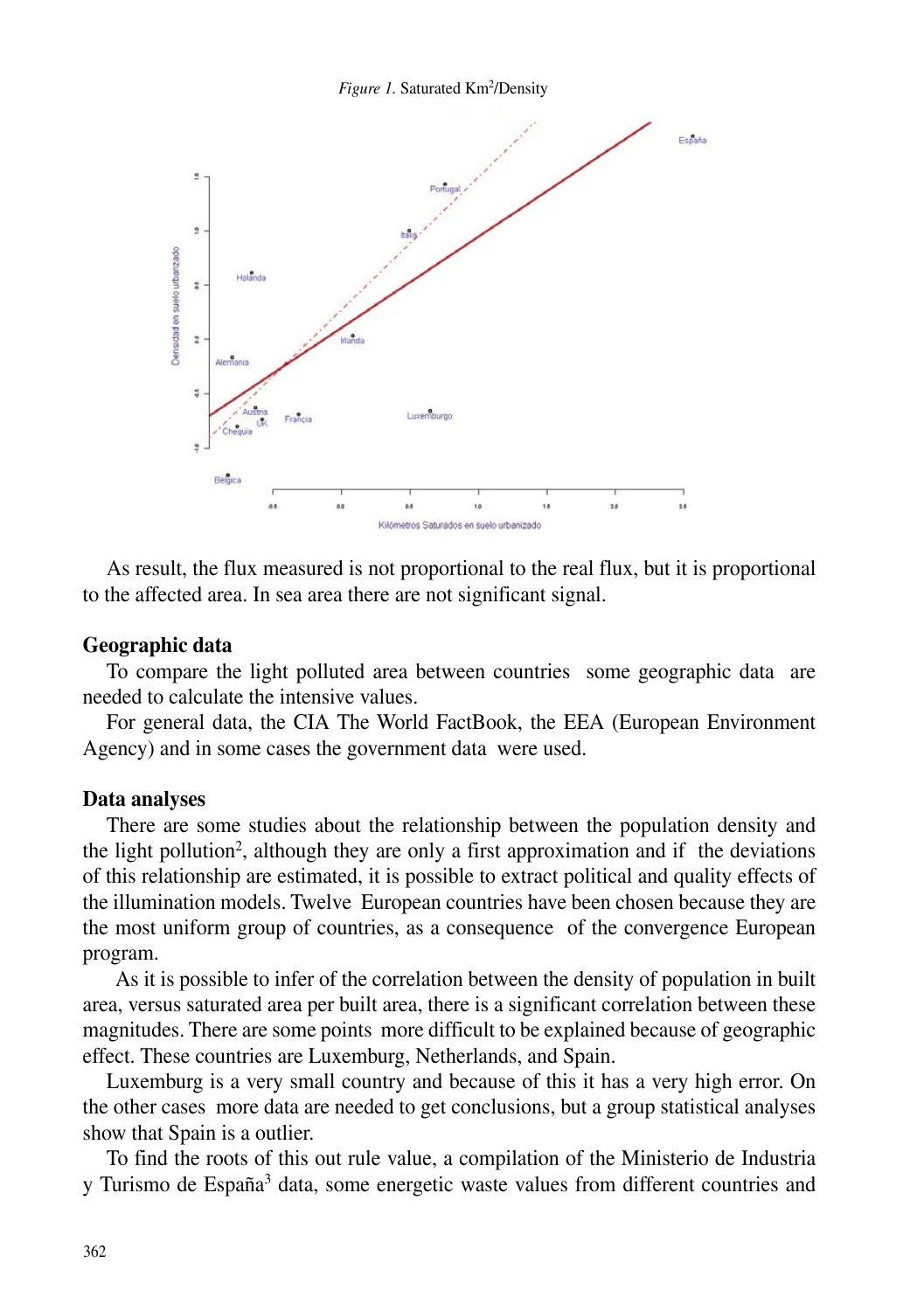

Final Report Lot 9: Public street lighting(RPSL)<sup>4</sup> were made. These data let infer that pain has almost 50% more installed power peer light point. In this case CELMA<sup>7</sup>, data were used, because IDAE's data are more pessimistic.<sup>7</sup> In other values, as power peer squared meter or light points per square kilometre (always using built area) Spain have a excess value.

In Netherlands case, they have the lowest installed power of all studied countries, that could explain the deviation of the rule.

This data show a relationship between latitude-culture and the number of light points per square kilometre too. Italy, Portugal and Spain have the highest values.



Figure 4. Km<sup>2</sup> sat vs km<sup>2</sup> built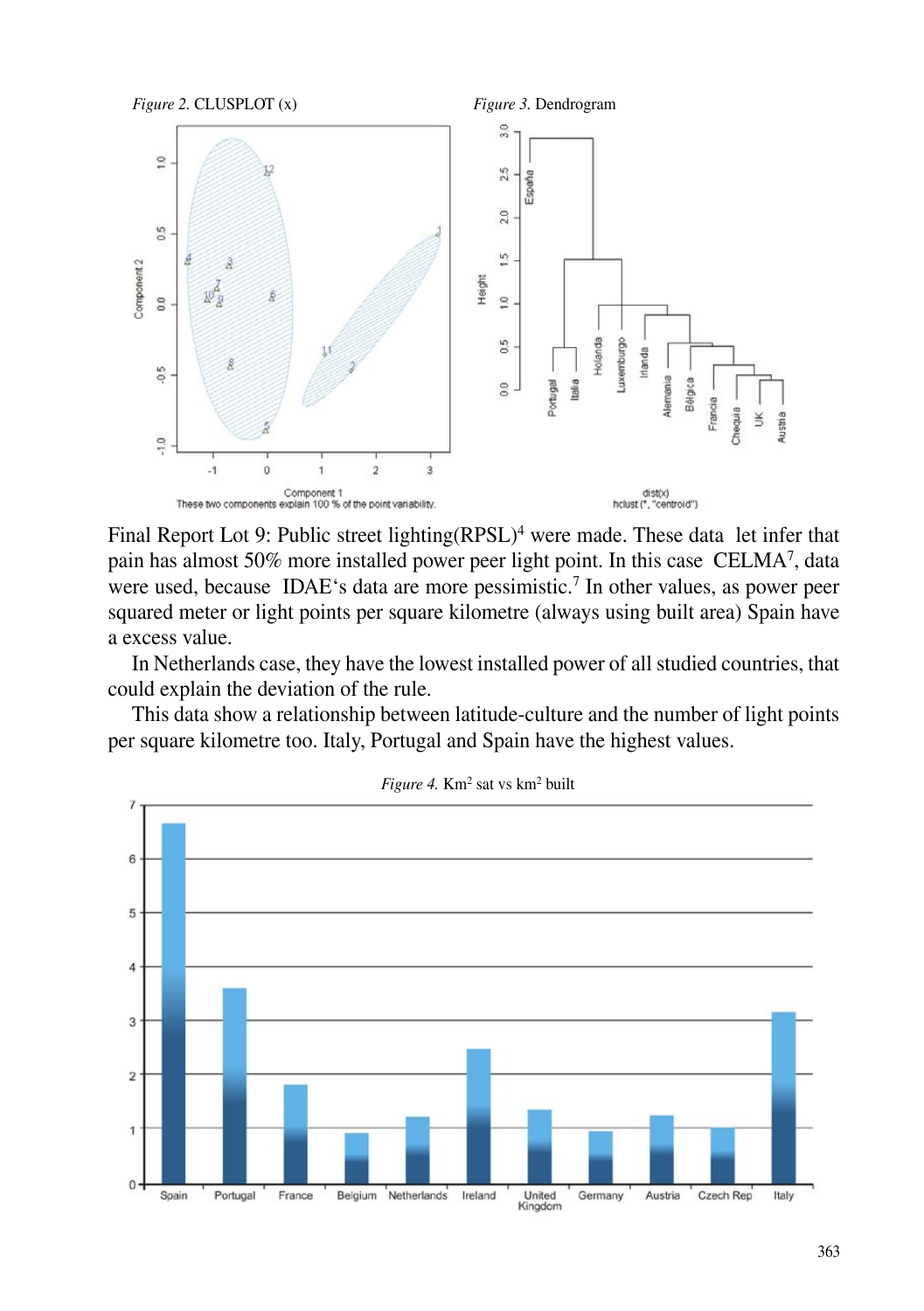



Figure 6. Light Points by km<sup>2</sup> built



*Figure 7.* Watts by square meter

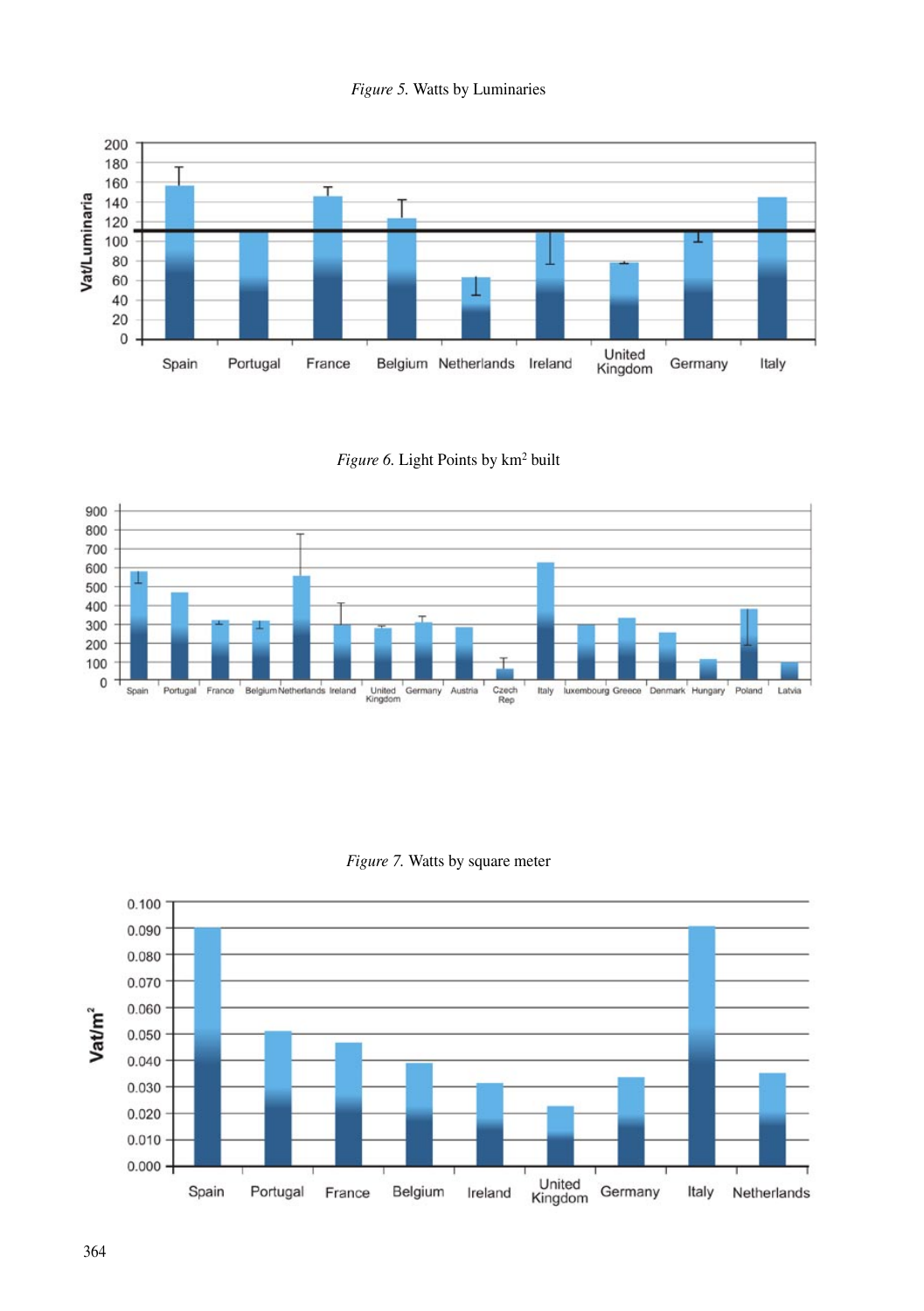# **Conclusions and future work**

- With the present data Spanish illumination can not be explained by demographic causes.
- There is important evidence of excessive waste in Italy.
- The population density in built land as intensive data is the best global parameter in order to represent the saturation of a country.
- An appropriate illumination can be shown in satellite images.
- It is needed further data of all the countries considered in the study.
- Extend this study to all European countries, EEUU and Japan.
- Search of an illumination model useful to countries in development.
- Discussion of hypothesis about the type of light polluting sources.

## **Acknowledgements**

I would like to thank to Jaime Zamorano Calvo from the Department of Astrofísica y CC. de la Atmósfera UCM for his help and support, to Patricia García González for her job in the statistical analyses and finaly to Berenice Pila and Elena Manjavacas for they critical revision of the abstract and this document.

# **Notes and References**

- 1. Sensor DMSP/DMSP Visualization Date 2000-10-23 Credit Data courtesy Marc Imhoff of NASA GSFC and Christopher Elvidge of NOAA NGDC. Image by Craig Mayhew and Robert Simmon, NASA GSFC.
- 2. P. CINZANO , F. FALCHI , C.D. ELVIDGE, *Monthly Notices of the Royal Astronomical Society*, 328, 689-707 (2001)
- 3. SECRETARÍA GENERAL DE ENERGÍA, DIRECCIÓN GENERAL DE POLÍTICA ENERGÉTICA Y MINAS, MINISTERIO DE INDUSTRIA, TURISMO Y COMERCIO. *La Energía en España - 2004.* Pag.103
- 4. VAN TICHELEN,P., GEERKEN, T., JANSEN B., VANDEN BOSCH (LABORELEC),M., VAN HOOF, VANHOOYDONCK (KREIOS),L., VERCALSTEREN,A, January 2007, *Final Report Lot 9: Public street lighting*.
- 5. CIA World Factbook
- 6. G HAZEU, F PARAMO & J-L WEBER, June 2005. *National statistics Form Land Cover Accounts (LEAC/CLC)* (Source: EEA - Provisional results).
- 7. CELMA 4700000, IDAE(2005) 4200000
- 8. Wikipedia
- 9. PINDAR, A., PAPETTI, M., *Public Procurement of Energy Saving Technologies in Europe (PROST) Report on the Country Study for Italy:Task 2a - Current Public Sector Purchasing, Building, and Replacement Practices Task 4b - PICO Feasibility Study.* February 2002, Politecnico di Milano
- 10. Average power of luminaries at Vila do Gaia (EnLight).
- 11. Energy Efficiency Index(IEE)=(W/m2 )\*(100/10 lux).